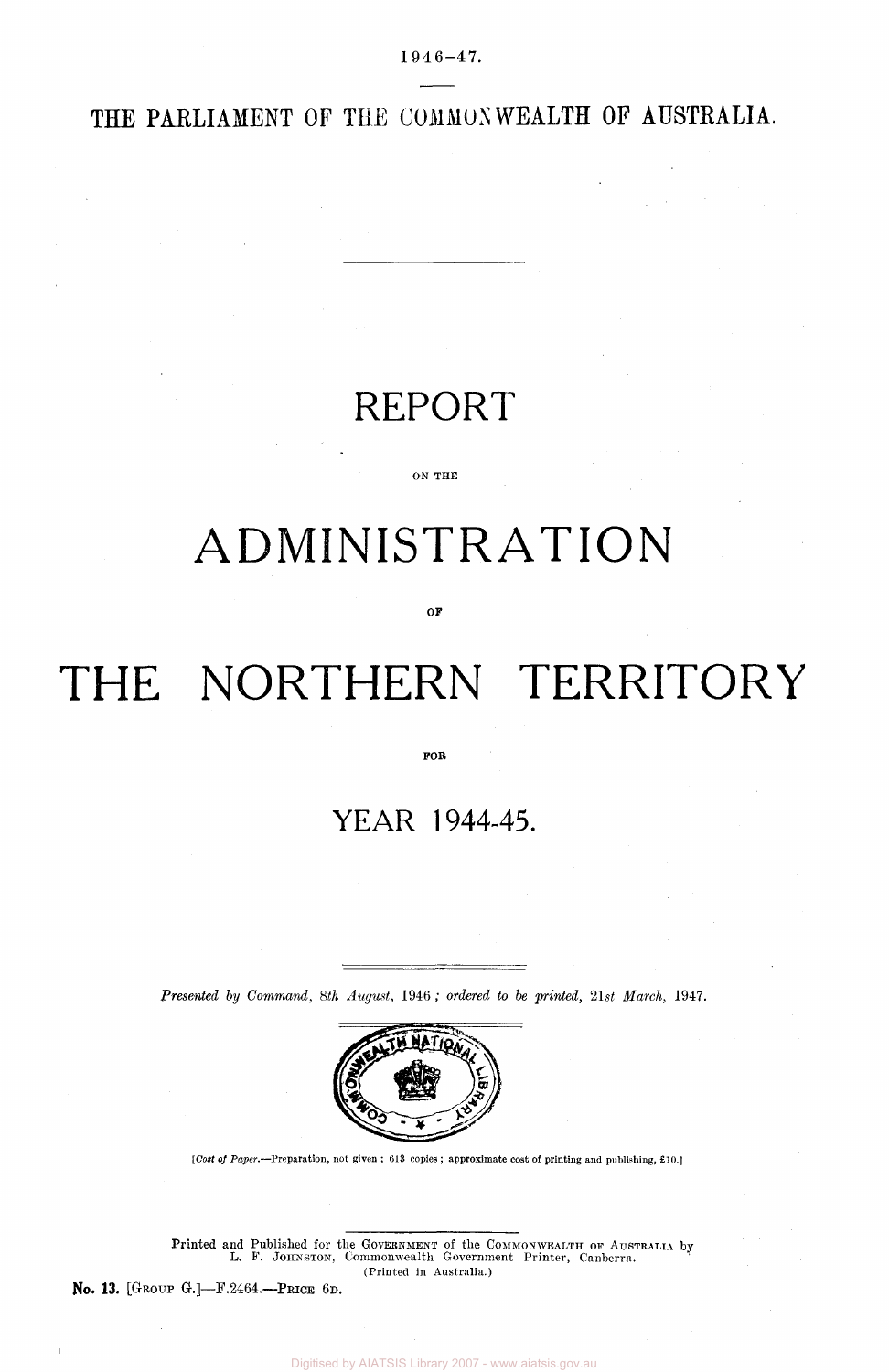As Sir Harold Clapp has honoured me by quoting my views at some length (pages 21-22 of his report) I think I should explain why I am not impressed by the extension of the Alice Springs line to Daly Waters-Birdum as a developing factor in the Northern Territory.

In my report for the year ending 30th June, 1944, I stated (page 5) that I considered the pastoral area of land in the Alice Springs district was contained in a radius of 225 miles with Alice Springs as the centre.

North of Alice Springs the good pastoral lands have run out before Barrow Creek, 180 miles from Alice Springs, is reached. The mineralized and spinifex country then comes in and continues through Tennant Creek as far as Newcastle Waters, a distance of over 300 miles. There are exceptions as where the Barkly Tableland country throws out a promontory which contains Banka Banka and Helen Springs on the eastern side of the Stuart Highway. This is, however, a rare instance and there are very few others.

North from Newcastle Waters the country is within the rapidly increasing high rainfall area and is deteriorating as a pastoral proposition.

On the other hand the line through the Barkly Tablelands would run through good country the whole way from Camooweal to Newcastle Waters, a distance of over 400 miles.

It is my considered opinion that with this railway linking up the Barkly Tableland with Queensland, with facilities for settlers to move and sell their stock, with little townships springing up, it would be possible to plan successful settlement in blocks from 100 to 200 square miles in area. Thus a present area upon the Barkly Tableland of 10,000 square miles, at present with a manager and a few white stockmen, could be transformed into a settlement area with, possibly, 100 families which would support at least one township, if not two.

I do not think this is in the least degree fanciful but is within the scope of practical planning. Mr. Nelson T. Johnson, who was at that time the United States Minister to Australia, went through the Northern Territory in 1944. His observations were thorough as he camped out on the stock routes for over a fortnight. When he returned he wrote an article in the *South West Pacific* of which one of the concluding sentences was-

" This is Australia's land of opportunity."

Mr. Johnson was a trained and shrewd observer and I propose to quote him again.

#### MINING.

Mining activities in the Northern Territory have remained quiet during the year and the total production was valued at £160,510. Although this is small compared to pre-war output it is, nevertheless, an increase of £50,000 on the previous year, and I am quite satisfied that once the war years are past mining will revive very materially. One mine in the Warramunga Gold-field (Tennant Creek) has been able to keep going upon a reduced scale and carry out-certain exploratory work. The Director of Mines reports that high-grade ore was cut in a winze below the 200-ft. level and that drives and cross-cuts from this point exposed ore ranging in values up to 60 fine oz. per ton with an average grade of 12 oz. per ton.

Plans are in hand to improve the township of Tennant Creek. It has already been lighted with electricity and the output will be increased. Investigations are being made in regard to an adequate water supply.

It is also probable that developments will take place upon other fields, including The Granites.

There was a small production of wolfram (101 tons) and both the production of mica and tin have risen from the figures of the previous year.

#### ROAD AND RAIL TRANSPORT SERVICE.

This service has been maintained throughout the war years and for the period from 1st January, 1940, to 30th June, 1945, the vehicles travelled 579,000 miles and delivered station supplies amounting to 8,474 tons.

The ever-rising cost of maintenance of old vehicles over this period has resulted in a slight loss but this is more than counter-balanced by the service which has been given to outlying stations.

An interesting point is that the oldest vehicle the service possesses, the famous transport unit, consisting of an engine unit and three trailers, has proved to be the most profitable. This unit carried 1,149 tons over the period and made a profit of £3,102.

#### THE NATIVE OF THE NORTHERN TERRITORY.

The war has had the effect of lifting many of the natives out of the comparative serenity of their lives and using them steadily and continuously in connexion with the Army. I referred to this in my Annual Report for the year ending 30th June, 1943, and the various works that natives were engaged upon. Altogether over 1,000 were employed by the Army and the reports of the work done are good.

÷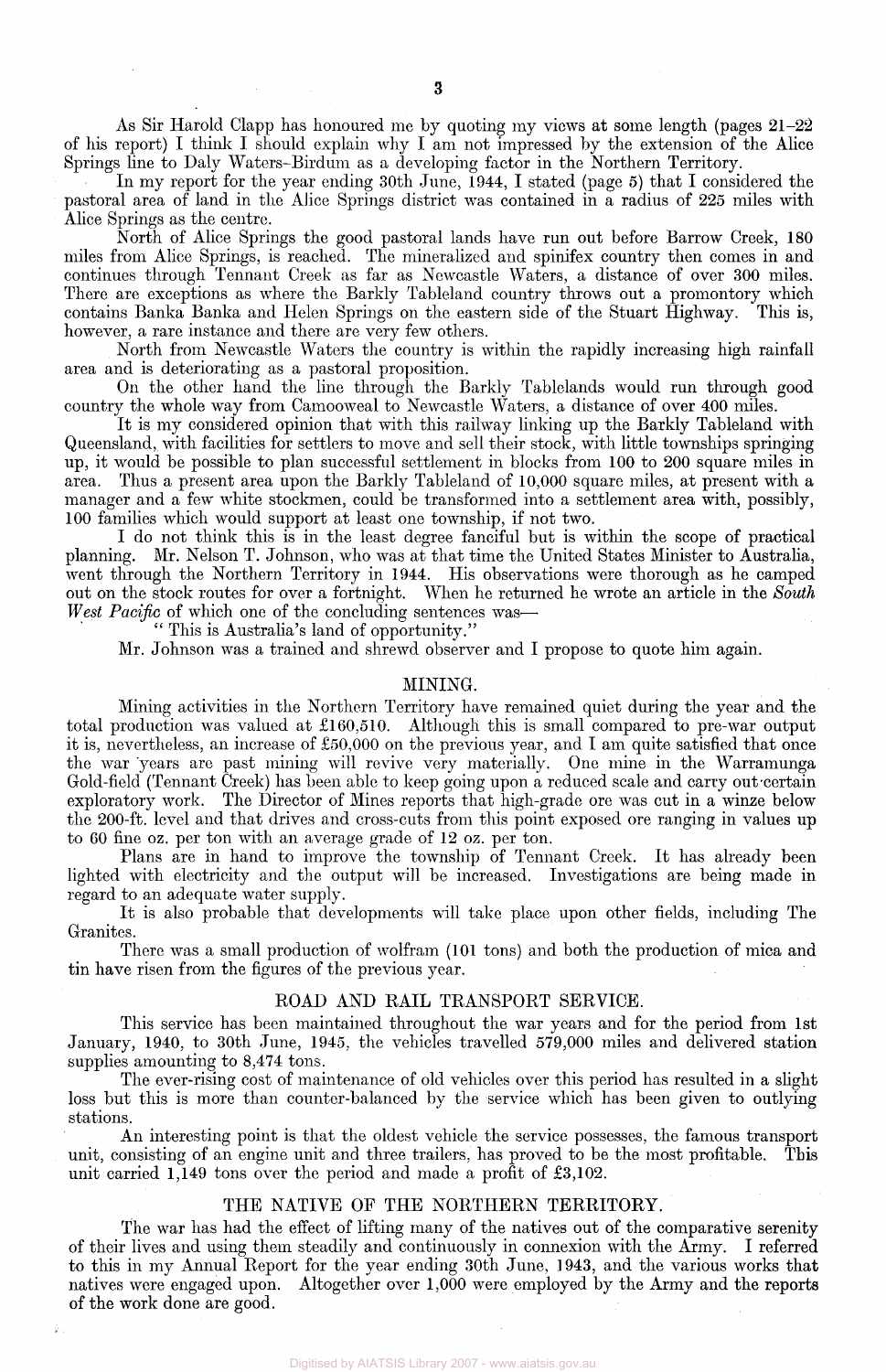The natives will be, to some extent, a demobilization problem, but I am quite sure that II be handled well and efficiently by the Native Affairs Branch. This branch has suffered this will be handled well and efficiently by the Native Affairs Branch. during the war years from shortage of staff and difficulties in regard to replacements.

It is evident that serious consideration will have to be given to the native question in the immediate future and that the establishment of depots and settlements in various parts of the Territory, together with a system of patrol districts and patrol officers, must be inaugurated.

In the years during which I have been Administrator of the Northern Territory, I have seen a great deal of the Australian native. He is a very likeable person, kindly natured, pleasant tempered and peaceable.

I can only recall one case of attempted assault upon a white women in the Territory in the last eight years and, on the other hand, I can recall only one case of cruelty by a white man against a native in the same period.

I believe that upon the whole, the treatment of natives by their white employers varies from fair to very good. In the majority of the fair cases the employers are small leaseholders and, very often, adverse conditions are a factor.

In order that there should be clear and recent information upon this matter, I arranged during the year with the Director of Native Affairs for a complete inspection of all station areas in the Territory where natives are employed. This has been done and the data obtained is being carefully compiled, but is not available for this Report. It does show, however, that treatment, upon the whole, is good.

A policy in regard to natives was prepared by the Director of Native Affairs in 1941, and accepted by the Minister, but the war stopped this from being implemented. It is clear that any policy for the future will involve considerable expenditure, but it would appear that the Australian taxpayer would not have any objection to this.

In a book published by Professor Elkin, a well-known Australian ethnologist, entitled *Citizenship of the Aborigines* it is shown that the expenditure by the Commonwealth in the Northern Territory is not as heavy *per capita* of natives as in States of the Commonwealth. I do not think comparisons of this kind are of much value, but I would point out that the expenditure in the Northern Territory upon the care of natives has risen steadily in the past few years and for 1945-46 is £25,400, apart from salaries.

The last figures of native population were collected in 1941, and can be taken as being<br>accurate. They are republished in the Year-Book for 1942–43 (page 315). Taking the fairly accurate. They are republished in the *Year-Book* for 1942-43 (page 315). States and the Northern Territory, the figures show that there are—

|                                                     |                                                          |                                                                  |                                                      | Nomadic.                                 | In Employment.                  | In Supervised<br>Camps.               | Other.               | Total.             |
|-----------------------------------------------------|----------------------------------------------------------|------------------------------------------------------------------|------------------------------------------------------|------------------------------------------|---------------------------------|---------------------------------------|----------------------|--------------------|
| New South Wales<br>Victoria<br>$\sim$<br>Queensland | $\ddot{\phantom{a}}$<br>$\ddot{\phantom{1}}$             | $\cdot$ .<br>$\cdot$ $\cdot$<br>$\ddot{\phantom{1}}$             | $\cdot$ $\cdot$<br>$\cdot$ .<br>$\ddot{\phantom{1}}$ | 40<br>$\ddot{\phantom{0}}$<br>1,651      | 112<br>17<br>3,238              | 314<br>16<br>3,146                    | 128<br>55<br>942     | 594<br>88<br>8,977 |
| South Australia<br>Western Australia<br>Tasmania    | $\ddot{\phantom{0}}$<br>$\cdots$<br>$\ddot{\phantom{a}}$ | $\bullet$ . $\bullet$<br>$\cdot$ $\cdot$<br>$\ddot{\phantom{1}}$ | $\cdot$ $\cdot$<br>$\cdot$ .<br>$\ddot{\phantom{1}}$ | 1,540<br>15,159<br>$\bullet$ . $\bullet$ | 445<br>3,653<br>$\cdot$ $\cdot$ | 472<br>2,043<br>$\bullet$ . $\bullet$ | 341<br>854           | 2,798<br>21,709    |
| Northern Territory<br>Australian Capital Territory  |                                                          | $\cdot$ .                                                        | $\bullet$<br>$\cdot$ $\cdot$                         | 6,420<br>$\ddot{\phantom{a}}$            | 2,705<br>$\bullet$ $\bullet$    | 4,218<br>2                            | 108<br>$\sim$ $\sim$ | 13,451             |
| Australia                                           | $\ddot{\phantom{0}}$                                     | $\cdots$                                                         | $\ddot{\phantom{1}}$                                 | 24,810                                   | 10,170                          | 10,211                                | 2,429                | 47,620             |

Hereunder are figures for half-castes for all States and the Northern Territory as shown in the *Year-Book* for  $1942-43$  (page  $315$ ):

|                                                                                                                                                                      |                                                           |                                                                                                                                               |                                                                                                                                                        | Nomadic.                                                                            | In Employment.                                           | In Supervised<br>Camps.                                   | Other.                                                                     | Total.                                                         |
|----------------------------------------------------------------------------------------------------------------------------------------------------------------------|-----------------------------------------------------------|-----------------------------------------------------------------------------------------------------------------------------------------------|--------------------------------------------------------------------------------------------------------------------------------------------------------|-------------------------------------------------------------------------------------|----------------------------------------------------------|-----------------------------------------------------------|----------------------------------------------------------------------------|----------------------------------------------------------------|
| New South Wales<br>Victoria<br>$\sim$ $\sim$<br>Queensland<br>South Australia<br>Western Australia<br>Tasmania<br>Northern Territory<br>Australian Capital Territory | $\cdot$ .<br>$\ddot{\phantom{a}}$<br>$\ddot{\phantom{0}}$ | $\ddot{\phantom{1}}$<br>$\cdots$<br>$\ddot{\phantom{0}}$<br>$\ddot{\phantom{0}}$<br>$\ddot{\phantom{0}}$<br>$\cdot$ .<br>$\ddot{\phantom{a}}$ | $\cdot$<br>$\cdot$ $\cdot$<br>$\cdot$ $\cdot$<br>$\ddot{\phantom{1}}$<br>$\cdot$ $\cdot$<br>$\ddot{\phantom{0}}$<br>$\cdot$ $\cdot$<br>$\cdot$ $\cdot$ | 505<br>32<br>36<br>631<br>402<br>$\ddot{\phantom{0}}$<br>16<br>$\ddot{\phantom{1}}$ | 2,057<br>170<br>1.792<br>465<br>1,300<br>10<br>445<br>20 | 3,403<br>224<br>1,853<br>878<br>1,668<br>184<br>438<br>63 | 4,057<br>261<br>2,770<br>246<br>1,037<br>90<br>138<br>$\ddot{\phantom{1}}$ | 10,022<br>687<br>6,451<br>2,220<br>4,407<br>284<br>1,037<br>83 |
| Australia                                                                                                                                                            | $\ddot{\phantom{0}}$                                      | $\cdot$ $\cdot$                                                                                                                               | $\cdot$ $\cdot$                                                                                                                                        | 1,622                                                                               | 6,259                                                    | 8,711                                                     | 8,599                                                                      | 25,191                                                         |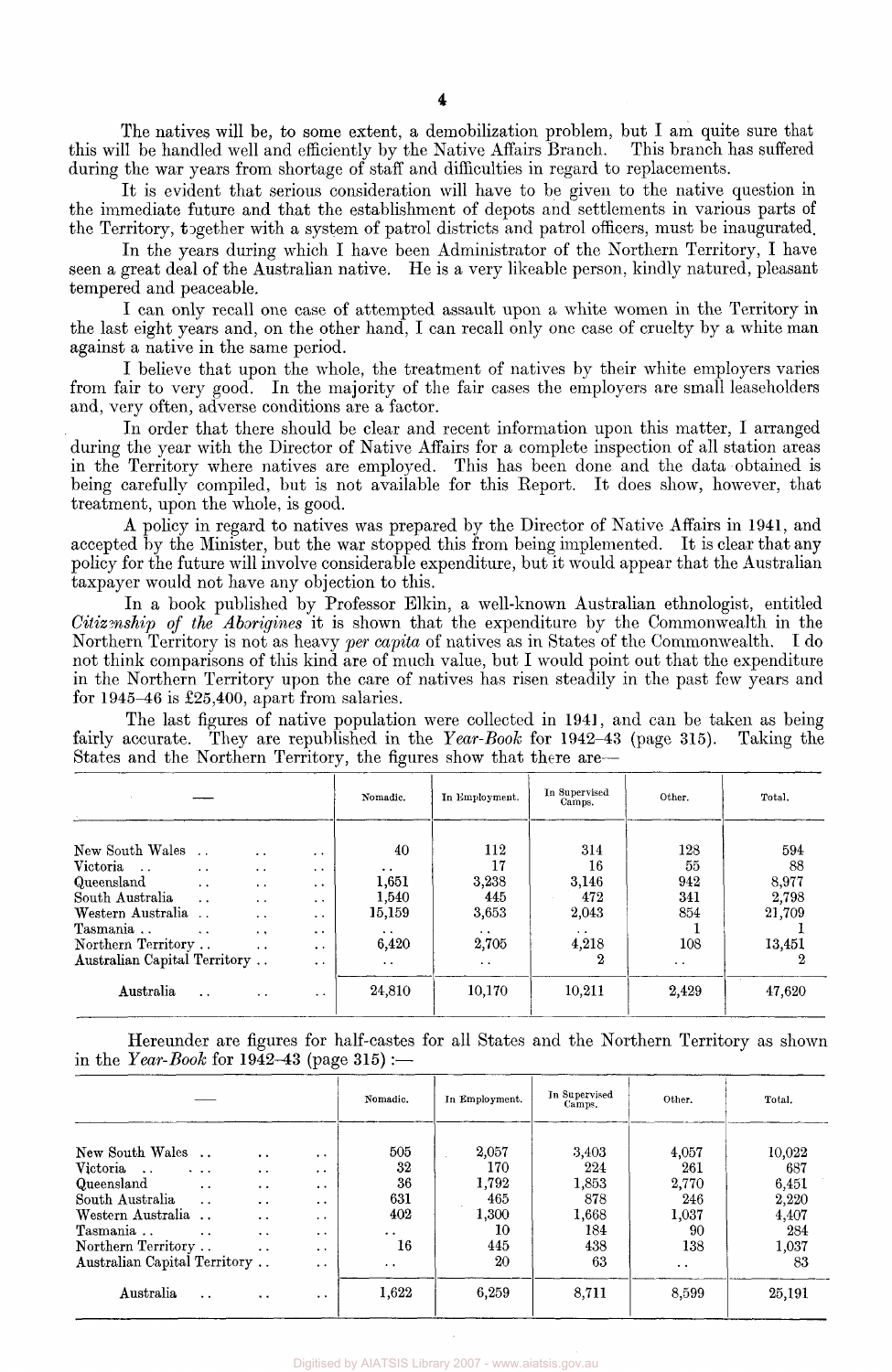The figures for half-castes show a most interesting position. The first point which impresses is the high proportion of half-castes in the States which have the least native full-blood population. . Thus—

New South Wales with 594 full-bloods has 10,022 half-castes.

Victoria with 88 full-bloods has 687 half-castes.

South Australia with 2,798 full-bloods has 2,220 half-castes.

Of the States carrying the larger full-blood population, Queensland with 8,977 full-bloods has 6,451 half-castes, and Western Australia has 21,709 full-bloods and 4,407 half-castes.

The Northern Territory with 13,451 full-bloods has an estimated number of 1,037 half-castes which includes half-castes out of the Northern Territory and who are possibly included in the figures for the States.

An interesting point appears to me to be that in the areas which include the largest proportion of natives in their wild and primitive state, Western Australia and the Northern Territory, the proportion of half-castes is the lowest per head of native population, the lowest proportion being in the Northern Territory.

This appears to me to indicate two factors. The first is that the full-blood native in the eastern and more populated States is being steadily absorbed into the white population, and eventually will be completely absorbed. As an indication of this the *Year-Booh* figures quoted show that there is one full-blood in Tasmania and two in the Australian Capital Territory, but there are 285 half-castes in Tasmania and 83 in the Australian Capital Territory. It should be remembered that half-castes include persons who are not full-bloods or full white, but who have a degree of coloured native blood. Thus half-castes include quadroons and octoroons.

The second factor is also interesting. This shows that in the areas where there are most full-bloods (Western Australia and the Northern Territory) the proportion of half-castes is lowest. So far as the Northern Territory is concerned this appears to me to show the wisdom of maintaining inviolate reserves when the natives are entirely free and unmolested. I cannot speak for Western Australia, but I should imagine the same reason prevails there.

The Northern Territory has the enormous Arnhem Land Reserve where the strictest supervision regarding the unauthorized entry of whites has and will be maintained, and there is also the South-Western Reserve in Central Australia.

It is interesting to study the distribution of the full-blood natives in the Northern Territory.

Taking the figures in round numbers to be 13,000 (the *Year-Book* gives 13,451), experienced officers of the Native Affairs Branch who have been through the areas many times estimate that the distribution can be set out in the following manner :-

| Primitive and practically inviolate natives in Arnhem Land Reserve     |  |                                                                                 |                                     | $\mathcal{F}^{\mathcal{A}}$ . The $\mathcal{F}^{\mathcal{A}}$ | 4,000  |
|------------------------------------------------------------------------|--|---------------------------------------------------------------------------------|-------------------------------------|---------------------------------------------------------------|--------|
| Primitive and practically inviolate natives in Central Australia       |  |                                                                                 |                                     |                                                               | -800   |
| Natives in and around mission stations                                 |  | the contract of the contract of the contract of the contract of the contract of |                                     |                                                               | 3,000  |
| Aged and infirm natives maintained by the Government at various ration |  |                                                                                 |                                     |                                                               |        |
|                                                                        |  |                                                                                 |                                     |                                                               | 1,250  |
| Natives in employment (stations, Army, &c.)                            |  | $\sim$ $\sim$                                                                   | <b><i>Contractor Contractor</i></b> | <b><i>Contract Contract</i></b>                               | 3,000  |
|                                                                        |  |                                                                                 | $\bullet$                           |                                                               |        |
|                                                                        |  |                                                                                 | <b>Contract Contract Contract</b>   | $\sim$ $\sim$ $\sim$                                          | 12,050 |

This leaves under 1,000 natives who are not included in the foregoing distribution but who may be classed as nomadic.

It is impossible to get a closer estimate, but it is hoped that this will be done in the near future when it may well be that the figure is considerably less. For instance, there may be more than 4,000 natives in Arnhem Land.

In regard to missions, the Roman Catholic Missions are on Bathurst Island, at Port Keats and at Arltunga in Central Australia. The Methodist Missions have their head-quarters at Millingimbi with stations at Yirkalla and Croker Island, which are all on the Arnhem Land coast. The Church of England maintains missions on Groote Eylandt, at Oenpelli and on the Roper River. The Lutheran Church has a mission station at Hermannsburg in Central Australia.

It will, therefore, be seen that there are ten mission stations throughout the Northern Territory and it is estimated that their sphere of influence extends over 3,000 natives.

In regard to the native himself, it appears to me, at the present time, that there are three sections concerned with him. One is the ethnologist who desires to record his languages, his primitive songs and dances, his music and his carvings, and also to study his religious and social organization.

The second is the missionary who desires to christianize him and wean him from some of his ancient but horrible practices.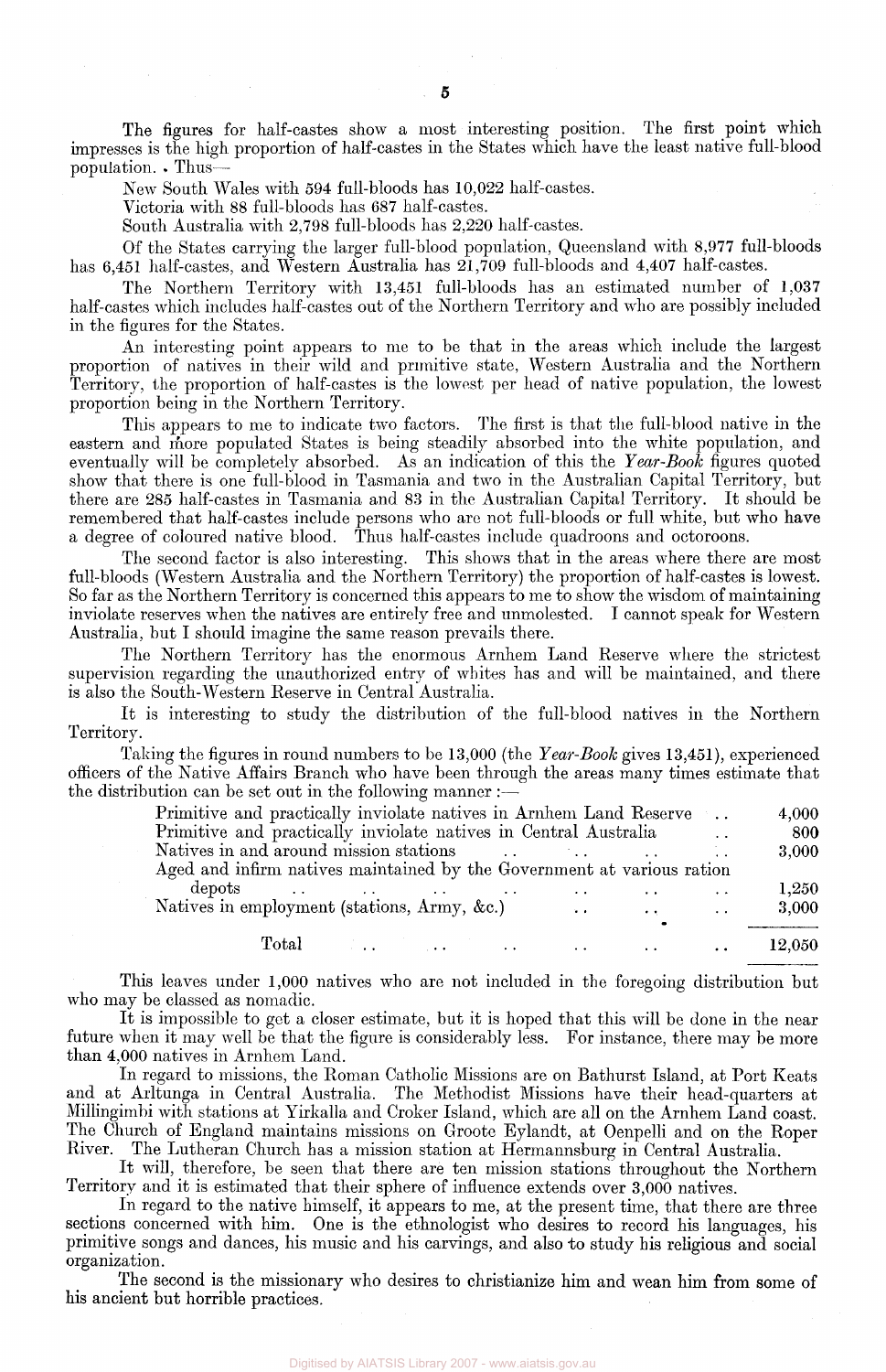The third is the Government who is charged with the responsibilities that the native is well treated by his various employers, that he has proper medical attention and supervision, and above all, that he and his lubras and children do not go hungry.

In studying the list of the responsibilities of the Government I think that these have been met in practically all aspects. The Native Affairs Branch either maintains or supervises ration depots all through the Territory. It inspects, as I have already written, natives employed on stations, their conditions and their food.

With the prospect in the near future of obtaining further skilled staff the system of maintaining full supervision of all natives through patrol officers who will have set districts to patrol can be effected. Recommendations in regard to this policy are before you at the present time.

Although the natives in Central Australia are far fewer in number than in the northern area, they present a much more difficult problem. In the north there are plenty of fish, fruit and yams and animals. In Central Australia there are vast areas of waterless spinifex deserts, devoid of shade, of animals, and, nearly always, of sustenance. Rockholes give out and waterholes dry up.

In order that this problem may be countered a programme of drilling for water has been instituted with a degree of success. Sub-artesian bores with a flow of over 1,000 gallons per hour of potable water have been put down and it is intended that small settlements will be established at these points where the aged and infirm natives will be looked after and where rations will be held. With water it will be possible to grow vegetables and certain fruits. These bores are to be for the exclusive use of the natives and they will not be disturbed.

As a matter of fact the average native wants very little. He gives his services to the best of his ability and in the case of stockmen that ability is of a high order. The pastoral lessees fully admit that they are dependent upon the native to handle their stock.

It does not appear to me that there is a very difficult problem here. The Government has invariably shown itself to be interested in, and sympathetic to, the native. In its work it has the good will and co-operation of the various missions and also of the societies who have the welfare of the natives as their objective.

The native deserves well of us, particularly because the position must be faced that he is a dwindling race. Slowly, but inexorably, his numbers are going down. Previously in this Report, I have quoted Mr. Nelson T. Johnson, the former United States Minister to Australia. Mr. Johnson was a very travelled diplomat who had studied natives in many countries. Of the Australian native he wrote *(South West Pacific,* New Series Issue, Number Five, page 36)—

Without the Australian aboriginal these great cattle stations could not function at present, for the aboriginal (" abo " as more familiarly known) is the stockrider of the country, who assists the stockmen in rounding up, or " mustering " the herds that are to be branded, inoculated and sent to market. With an unerring knowledge of the country and an uncanny ability to follow the trail of anything that moves, he can find wandering stock or horses and survive in a waterless, foodless area where the white men would perish. He is a good rider, and a good man with stock, and his womenfolk help about the place and in the homes that the white man has built.

This Australian native is the most interesting of all of the primitive peoples. It has been said that he possesses the physical characteristics which would entitle him to be the common ancestor of most of us. He is distinctly a member of the white race, having our blood and our hair, although his skin is black. He is intelligent and highly efficient in his own environment, but the only animal he has domesticated is the dog, which is his constant companion.

His is a vanishing race. It is said that he is passing into the white race very rapidly. When he came to Australia he brought with him no cereal, and he found no cereal grains native to the land. Wherever his ancestors lived before they came to Australia, he has never learned to build a house, nor does he seem to care for one. He seems to suffer from a form of claustrophobia, for in spite of the fact that cattle station managers and missionaries have tried to build houses for him, or to teach him to build houses with materials easily available, the native still prefers to sleep on the ground behind a low shelter against the wind. He wears clothing as a concession to the prejudices and habits of the white man with whom he works, but he discards it as soon as he leaves the white man's company.

I came away from my contact with these interesting people a little shaken in my confidence in the blessings of the civilization in which I had been reared, when I realized that nothing in our civilization has seemed to the Australian aboriginal worth adopting. He comes to us, lives near us and works with us, only for our food, but he doesn't seem to have taken kindly to that, as far as attempting to grow it for himself and on his own, for he gives up his free and independent life in order to obtain it.

It is the looker-on who sees most of the game and these comments by Mr. Johnson epitomize a good deal of fact and thought.

#### HALF-CASTES.

In regard to this subject, the Government approved of a building programme for half-castes and others at Alice Springs and a certain number of cottages have been erected. It is too early to comment upon the results and reaction to this, but it is a commencement and doubtless further building plans and schemes of this nature will be incorporated in the Town Plan for Darwin.